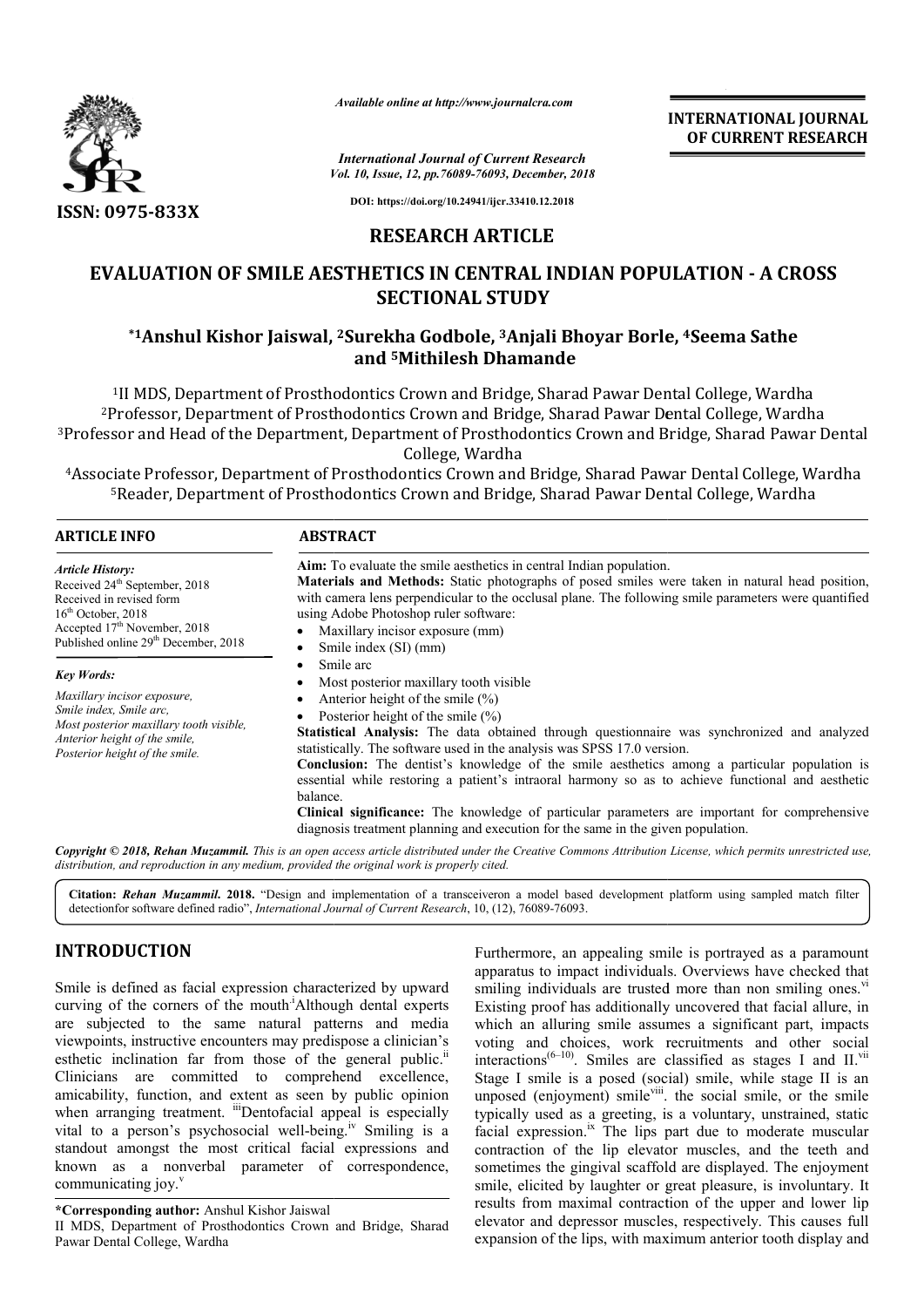gingival show<sup>x</sup>. The social smile is repeatable photographically in comparison with the other smile. Most studies refer to the posed smile as it is reproducible and can be used as a reference position<sup>xi</sup>. During clinical examination emphasis is placed on the display zone of smile, which is determined by lip thickness, intercommissural width, interlabial gap, smile index (SI), and gingival architecture. Inclusion of smiling photographs, with the usual frontal and lateral photographs makes it possible to observe patients in a much more natural attitude. Although various scientific studies examined smile esthetics using static photographs to determine relationships and proportion.<sup>xii</sup>Few studies have been reported in the Indian population.

## **MATERIALS AND METHODS**

Static photographs with posed smile in natural position (NHP) were taken. All photographs were taken in a similar environment and lighting conditions using Cannon DSLR camera, which was mounted on a tripod stand at a fixed distance of 20 inches. Focal length of 38 mm was set. The lens was positioned parallel to the true perpendicular of the face in NHP, and the camera was raised to the level of patient's lower facial third. The patient was asked to say "cheese" and then smile. The photographs were then transferred to computer software (Adobe Photoshop 14.0.1) and were cropped with vertical (tip of the nose and soft-tissue pogonion and perpendicular drawn from the zygomatic prominence) limits. All images were then adjusted to a standardized image size. Measurement between two points (subnasale to submenton) was considered representative to check magnification error. This was then compared with clinical measurements and was found to have a statistically significant correlation. The Adobe Photoshop ruler software was used to obtain measurements for this study.

The following parameters were recorded:

- **Maxillary incisor exposure:** Vertical display of the maxillary central incisors was measured in mm. The Adobe Photoshop ruler software was used to measure MIE
- **Smile index:** Inter-commissural width on smiling with the ruler tool in Adobe Photoshop a horizontal line was drawn from the corner of the lips on one side to the same point on the contra lateral side. The distance between the two points was measured. Inter-labial gap on smiling — the distance in mm between the upper and lower lips at midline. The Adobe Photoshop ruler software was used to measure distance between the upper and lower lips.
- **Smile arc:** The smile arc was recorded as parallel(when the incisal edges of the maxillary anterior teeth followed the curvature of the lower lip),flat (when the incisal edges of the maxillary anterior teeth had no curvature relative the lower lip line), or reverse (when the incisal edges of the maxillary anterior teeth had a reverse curve relative the lower lip line
- **Most posterior maxillary tooth visible:** It was recorded as either as canine, first premolar, second premolar, or first molar. In the case of a discrepancy between the two sides, the most posterior tooth was entered
- **Anterior height of the smile:** It was recorded as either high smile (a contiguous band of gingiva above the maxillary central incisor), average smile (showing 75%

to 100% of the maxillary central incisors), high smile (showing <75% of the maxillary central incisors)

 **Posterior height of the smile:** It was recorded as either high smile (a contiguous band of gingiva above the maxillary first premolar), average smile (showing 75% to 100% of the maxillary first premolar), high smile (showing <75% of the maxillary first premolar visible).

### **Patient Inclusion Criteria**

- Patients aged about 18-25 with pleasing smile.
- Angle's class I molar relationship with complete permanent dentition up to the second molars.

Patient Exclusion Criteria: History of orthodontic treatment, maxillofacial surgery, restoration/ prosthetic crowns in the anterior teeth, or periodontal treatment (except for routine scaling and polishing).



**Method of photograph**



**Maxillary incisor exposure**



**Smile arc**



**Smile index**



**Most posterior teeth visible**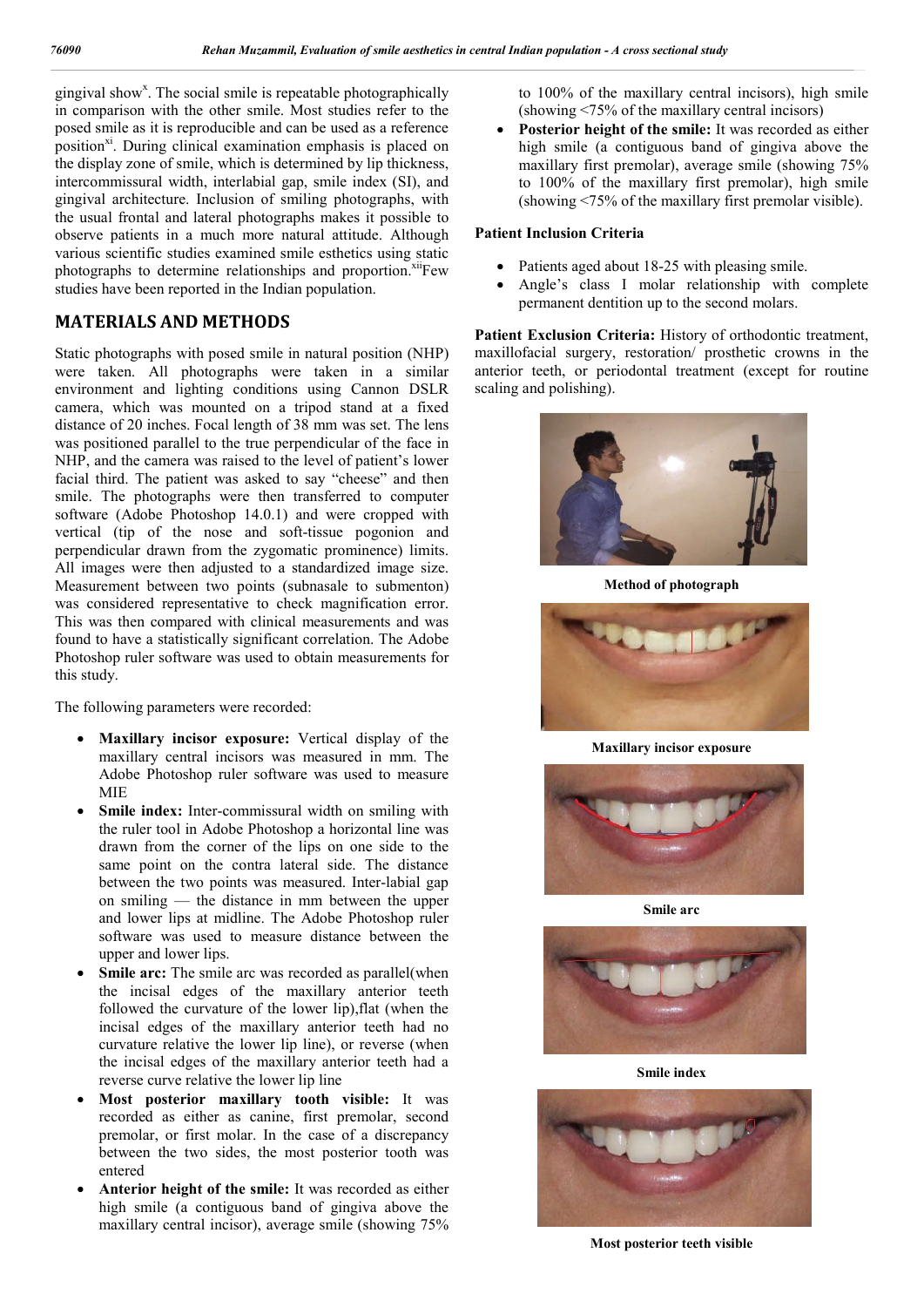

**Anterior height of smile**



**Posterior height of smile**

#### **Statistical analysis**

Statistical analysis was done by using descriptive and inferential statistics using chi-square test and software used in the analysis was Graph Pad Prism  $6.0$  version and  $p<0.05$  is considered as level of significance.

#### **Observations and Results**

**Table 1. Distribution of patients according to maxillary incisor exposure(mm)**

| Maxillary incisor exposure(mm) | No of patients            | Percentage $(\% )$ |
|--------------------------------|---------------------------|--------------------|
| $9-11$ mm                      | 12                        | 24                 |
| $12-14$ mm                     | 16                        | 32                 |
| $15-17$ mm                     | 16                        | 32                 |
| $18-20$ mm                     | 6                         | 12                 |
| Total                          | 50                        | 100                |
| $Mean \pm SD$                  | $14.10 \pm 3.00(9-20$ mm) |                    |
| $\gamma$ 2-value               | 14.29, p-value=0.0025, S  |                    |

Mean maxillary incisor exposure was 9-11 in 24% of the patients, 12-14 mm and 15-17 mm in each 32% of the patients and 18-20 mm in 12% of the patients and the distribution is found to be statistically significant ( $\gamma$ 2-value=14.29,pvalue=0.0025,S). Mean maxillary incisor exposure was 14.10  $\pm$  3.00(9-20 mm).



**Graph 1. Distribution of patients according to maxillary incisor exposure (mm)**

#### **Table 2. Distribution of patients according to smile index (mm)**

| Smile Index (mm) | No of patients                   | Percentage $(\% )$ |
|------------------|----------------------------------|--------------------|
| $6-8$ mm         | 33                               | 66                 |
| $9-11$ mm        | 15                               | 30                 |
| $12-14$ mm       |                                  |                    |
| Total            | 50                               | 100                |
| Mean $\pm$ SD    | $8.06 \pm 1.66(6.20 - 13.70$ mm) |                    |
| $\gamma$ 2-value | 34.90, p-value=0.0001, S         |                    |

Mean smile index of patients was 6-8 mm in 66% of patients, 9-11 mm in 30% of patients and 12-14 mm in 4% of patients and the distribution is found to be statistically significant  $(\gamma 2$ value=34.9, p-value=0.0001,S). Mean smile index of the patients was 8.06± 1.66(6.20-13.70 mm).



**Graph 2. Distribution of patients according to smile index (mm)**

**Table 3. Distribution of patients according to smile arc**

| Smile Arc        | No of patients | Percentage $(\% )$           |
|------------------|----------------|------------------------------|
| Flat             | 18             | 36                           |
| Parallel         | 27             | 54                           |
| Reverse          |                | 10                           |
| Total            | 50             | 100                          |
| $\gamma$ 2-value |                | 44.04, p-value= $0.0001$ , S |

Mean smile arc of the patients was flat in 36%, parallel in 54%, reverse in 10% and the distribution was found to be statistically significant ( $\chi$ 2-value=44.04,p-value=0.0001,S)



**Graph 3. Distribution of patients according to smile arc**

Most posterior maxillary tooth visible for 28% of patients was  $1<sup>st</sup>$  molar, for 18% of patients was  $1<sup>st</sup>$  premolar, and for rest 57% of patients was  $2<sup>nd</sup>$  premolar and the distribution was found statistically significant (χ2-value=39.04,pvalue=0.0001,S).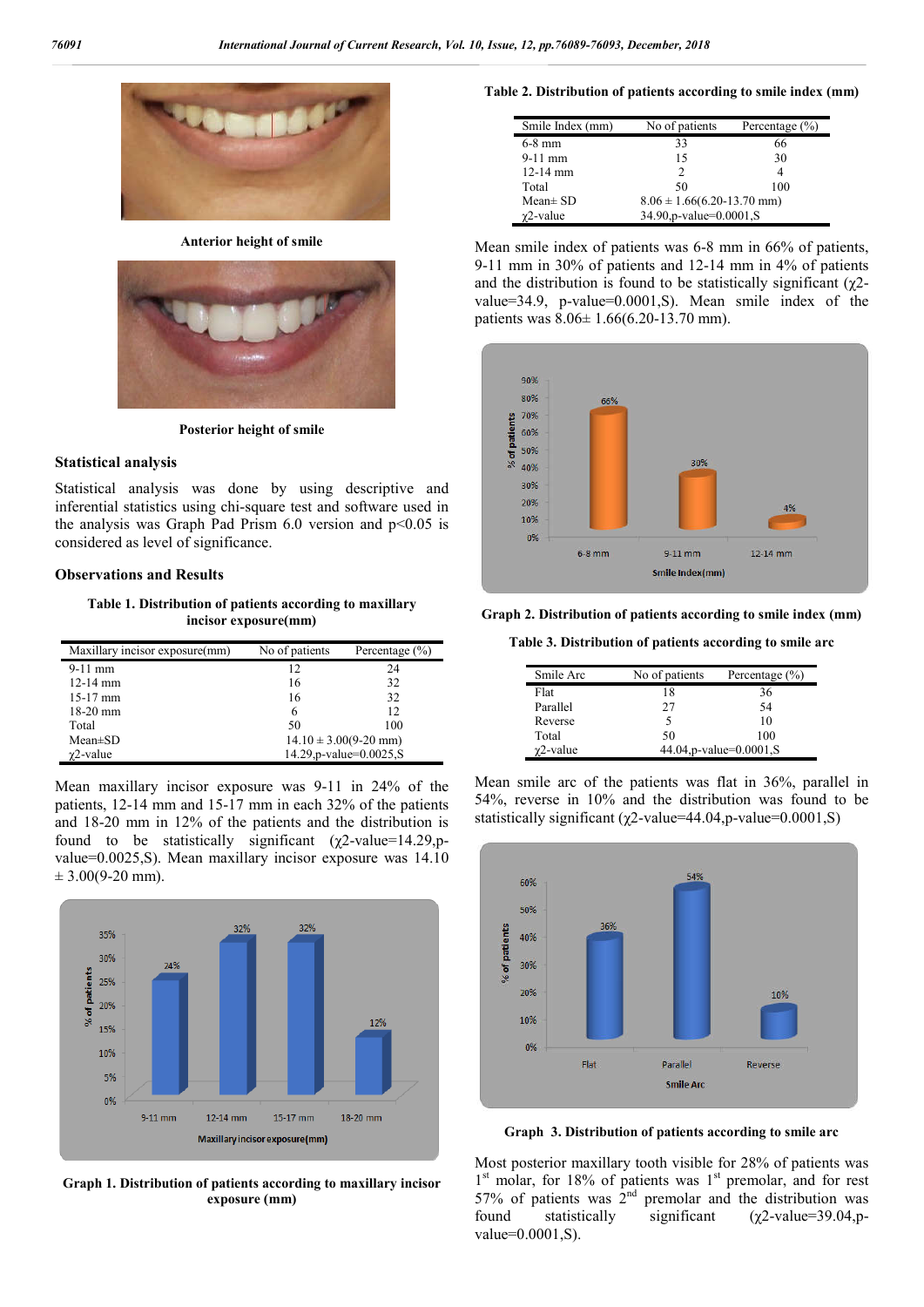#### **Table 4. Distribution of patients according to Most posterior maxillary tooth visible**

| Most posterior maxillary tooth visible           | No of patients | Percentage $(\% )$ |
|--------------------------------------------------|----------------|--------------------|
| 1st molar                                        | 14             | 28                 |
| 1st premolar                                     | Q              | 18                 |
| 2nd premolar                                     | 27             | 57                 |
| Total                                            | 50             | 100                |
| 39.04, p-value= $0.0001$ , S<br>$\gamma$ 2-value |                |                    |



**Graph 4. Distribution of patients according to Most posterior maxillary tooth visible**

**Table 5. Distribution of patients according to height of the smile in anterior region**

| Anterior height of the smile | No of patients                  | Percentage $(\% )$ |
|------------------------------|---------------------------------|--------------------|
| Low                          |                                 | 14                 |
| Average                      | 23                              | 46                 |
| High                         | 20                              | 40                 |
| Total                        | 50                              | 100                |
| $\gamma$ 2-value             | $26.04$ , p-value= $0.0001$ , S |                    |

Mean anterior height of smile was low for 14% of patients, average for 46% of patients, and high for 40% of patients and the distribution was found statistically significant  $(\gamma^2 - \gamma^2)$ value=26.04, p-value=0.0001,S).



**Graph 5. Distribution of patients according to height of the smile in the posterior region**

**Table 6. Distribution of patients according to height of the smile in posterior region**

| Posterior height of the smile | No of patients               | Percentage $(\% )$ |
|-------------------------------|------------------------------|--------------------|
| Low                           |                              | 14                 |
| Average                       | 33                           | 66                 |
| High                          | 10                           | 20                 |
| Total                         | 50                           | 100                |
| $\gamma$ 2-value              | 72.84, p-value= $0.0001$ , S |                    |

Mean posterior height of smile was low for 14% of patients, average for 66% of patients, and high for 20% of patients and the distribution was found statistically significant (χ2 value=72.84,p-value=0.0001,S).



**Graph 6. Distribution of patients according to height of the smile in posterior region**

## **RESULTS**

- Average maxillary incisor exposure was 14.29 mm. (Table 1)
- Average smile index was 8.06 mm (Table 2).
- Smile arc: 36% of the cases had flat smile arc, 54% of the cases had parallel smile arc, 10% of the cases reverse smile arc (GRAPH 3).
- Most posterior maxillary tooth visible: For 28% of the cases, it was the  $1<sup>st</sup>$ molarcases,  $18\%$  it was the  $1<sup>st</sup>$ premolar, and for the remaining57% it was the 2nd premolar (Graph 4).
- Anterior height of smile: For 14% of the cases, it was low. For 46% of the cases, it was average and forremaining40% of the cases it was high (Graph 5).
- Posterior height of smile: For 14% of the cases, it was low, for 66% of the cases, it was average. And for the remaining 20% of the cases, it was high (Graph 6).

## **DISCUSSION**

**Maxillary incisor exposure (mm):** According to Balani R *etal*, it was 7.97 mm, which is close to the study.<sup>3</sup>

**Smile index (SI) (mm):** According to Balani R et al it was 8.08 mm, which is close to the study.<sup>xiv</sup>

Smile arc: According to Balani R et al the smile arc was parallel for 45% of the cases, it was flat for 46%, and reverse for 9% of the cases<sup>xy</sup>. The results are similar to the study. According to Tjan AH, parallel smile arc was the most common. Ideally, the incisal crest, when observed from the front, has a convex curve that follows the natural concavity of the lower lip during smiling.<sup>xvi</sup>The study revealed that the most common smile arc is the Convex Smile. 42.8% of the population was found to have convex smile arc. The least common being concave with only 25% of the population showing a concave smile arc. 32.2% of the population had straight smile<sup>xvii</sup>.

**Most posterior maxillary tooth visible:** According to Balani R *et al*, it was second premolar for 58% of the cases and first premolar for 42% of the cases<sup>xviii</sup>. Second premolar was also